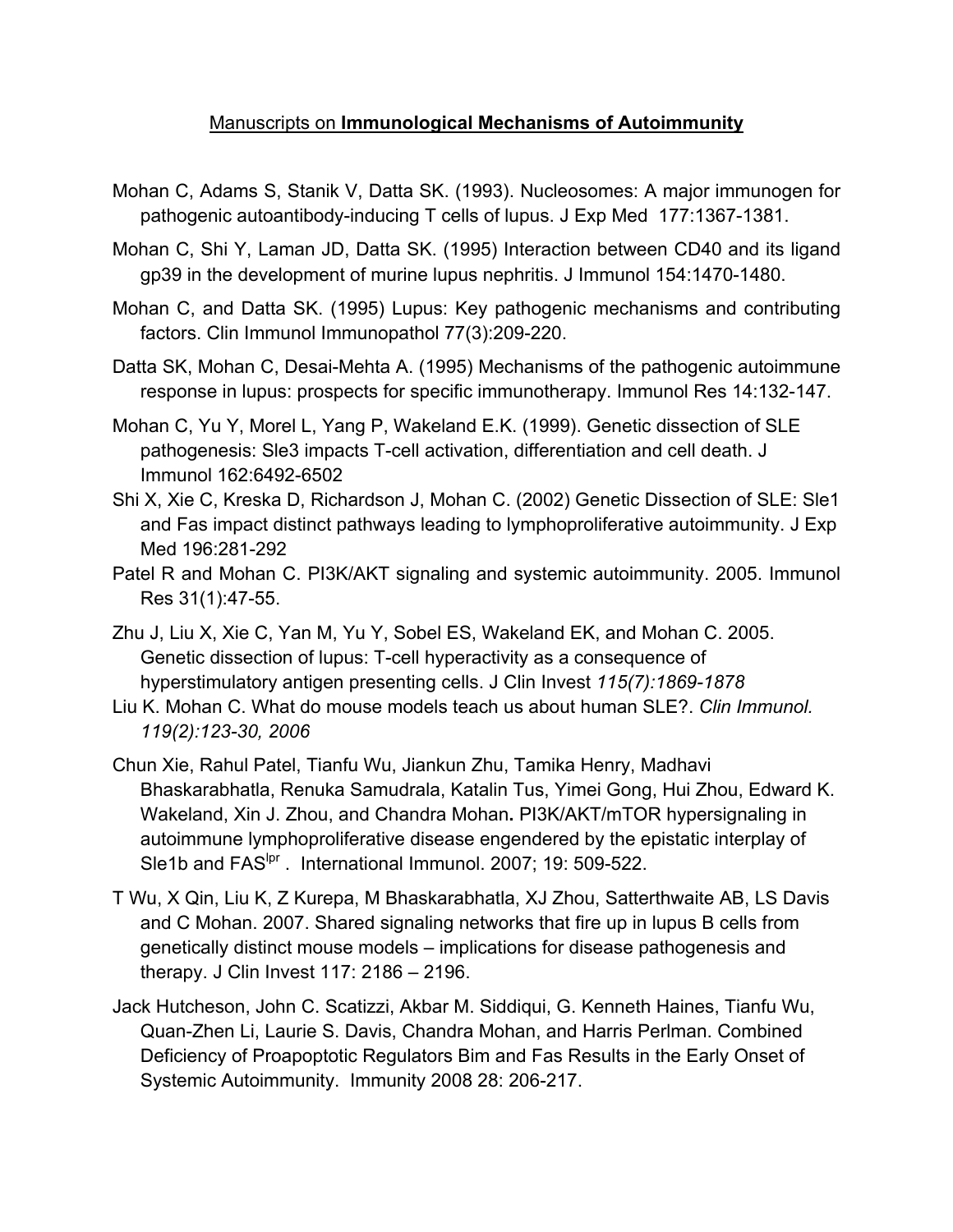- Andrew Wang, Anna-Marie Fairhurst, Katalin Tus, Srividya Subramanian, Yang Liu, Fangming Lin, Peter Igarashi1, Xin J. Zhou, Frederic Batteux, Donald Wong, Edward K.Wakeland, and Chandra Mohan. 2009. CXCR4/CXCL12 hyperexpression plays a pivotal role in lupus pathogenesis. J Immunol 182:4448-4458.
- T Wu and Mohan C. 2009. The AKT axis as a therapeutic target in autoimmune diseases. Endocrine, Metabolic & ImmuneDisorders - Drug Targets. 9(2):145-50.
- Chaim O Jacob, Jiankun Zhu, et al., and Mohan C. 2009. Identification of IRAK1 as a disease gene in systemic lupus erythematosus through combined forward genetic and reverse genetic approaches. Proc Natl Acad Sci USA 106(15):6256-61.
- Chong BF. Mohan C. 2009. Targeting the CXCR4/CXCL12 axis in systemic lupus erythematosus. Expert Opinion on Therapeutic Targets. 13(10):1147-53.
- A Wang, P Guilpain, B F. Chong, S Chouzenoux, L Guillevin, Y Du, X J. Zhou, F Lin, A Fairhurst, C Boudreaux, C Roux, EK. Wakeland, L Davis, Batteux, and C Mohan. 2010. Dysregulated Expression of CXCR4/CXCL12 in Subsets of Patients with Systemic Lupus Erythematosus. Arthritis Rheum 62: 3436–3446
- Santiago-Raber ML. Dunand-Sauthier I. Wu T. Li QZ. Uematsu S. Akira S. Reith W. Mohan C. Kotzin BL. Izui S. Critical role of TLR7 in the acceleration of systemic lupus erythematosus in TLR9-deficient mice.. J Autoimmunity. 34(4):339-48, 2010
- Jiankun Zhu, Chandra Mohan. Toll-like Receptor Signaling Pathway Therapeutic Opportunities. Mediators of Inflammation. 2010:781235, 2010.
- Davis LS. Hutcheson J. Mohan C. The role of cytokines in the pathogenesis and treatment of systemic lupus erythematosus. Journal of Interferon & Cytokine Research. 31(10):781-9, 2011.
- Simanta Pathak, Chandra Mohan. Cellular and molecular pathogenesis of systemic lupus erythematosus: lessons from animal models. Arthritis Research & Therapy 2011, 13:241.
- Jacob Orme and Chandra Mohan. Macrophages and neutrophils in SLE—An online molecular catalog . Autoimmunity Reviews 2012; 11:365–372
- Min SY. Fu Y. Hutcheson J. Wu T. Khobahy E. Zhu J. Vanarsa K. Du Y. Park MJ. Park HS. Saxena R. Kim HY. Mohan C. Peritoneal catheter implantation elicits IL-10 producing immune-suppressor macrophages through a MyD88-dependent pathway. Clinical Immunology. 143(1):59-72, 2012.
- Jacob Orme and Chandra Mohan. Macrophage Subpopulations in Systemic Lupus Erythematosus. Discovery Medicine 13: 151-158, 2012.
- Bossaller L, Rathinam VA, Bonegio R, Chiang PI, Busto P, Wespiser AR, Caffrey DR, Li QZ, Mohan C, Fitzgerald KA, Latz E, Marshak-Rothstein A. Overexpression of